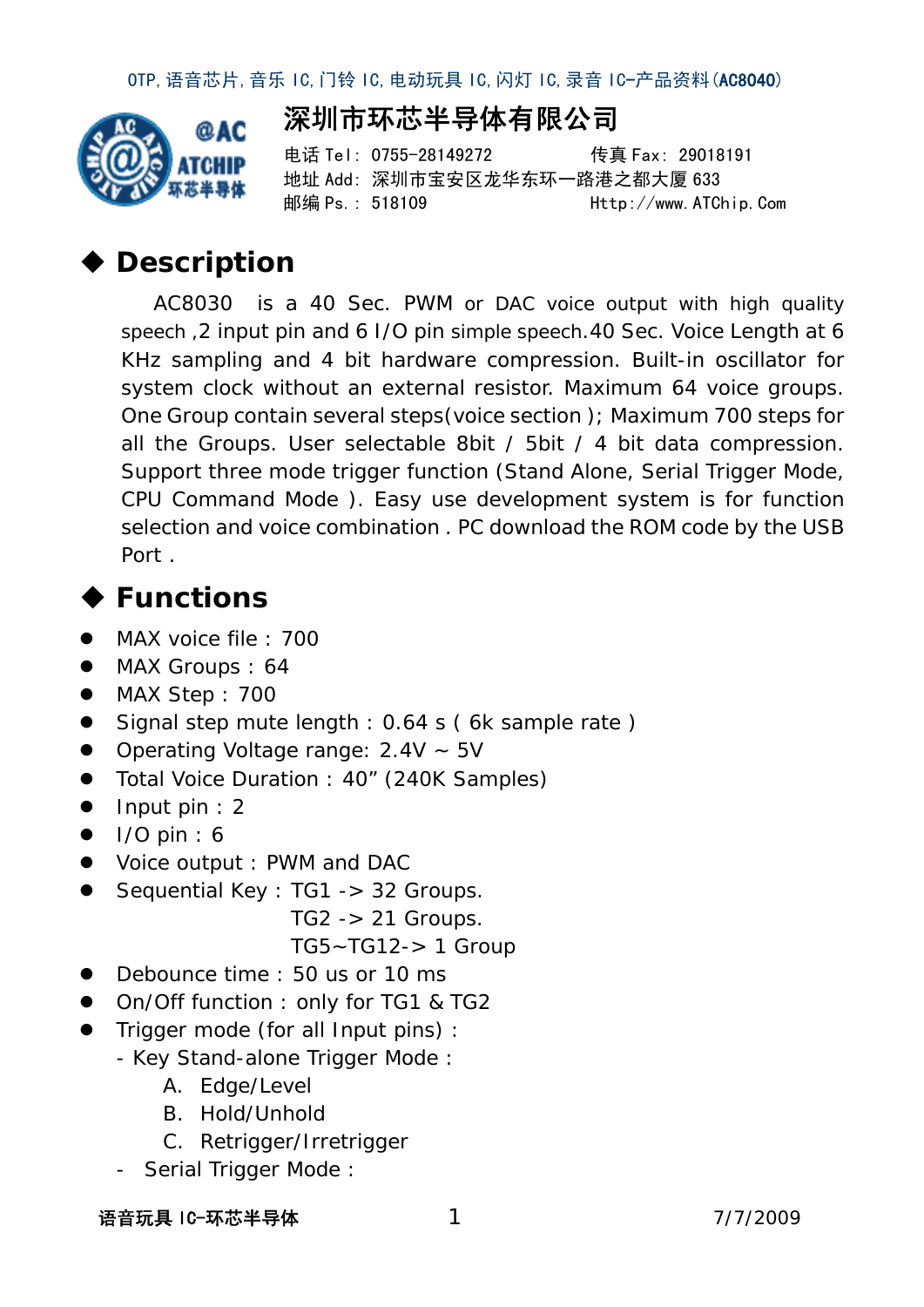

电话 Tel: 0755-28149272 传真 Fax: 29018191 地址 Add: 深圳市宝安区龙华东环一路港之都大厦 633 邮编 Ps.: 518109 Http://www.ATChip.Com

Combinations of TG1 and TG5 to trigger maximum 64 Voice Group.

- CPU Command Mode : User command through TG1,TG2,TG5 & TG6 with serial CPU Interface to control the Multi-Playback function.

#### **Output status** (for each Output pin):

- A. Stand by Status. (High/Low Status)
- B. Busy Low Active.
- C. Busy High Active.
- D. LED Flash at 6 Hz.
- E. LED Flash at 3 Hz.
- F. LED Flash at 1.5 Hz.
- G. LED Flash at 0.75 Hz.

#### **Play rate level** :

AC8030 can provide different play rate in one code as follow

| Play rate(K) | Play rate(K) |
|--------------|--------------|
| 3            | 6            |
| 3.2          | 6.4          |
| 3.31         | 6.85         |
| 3.42         | 7.38         |
| 3.55         | 8            |
| 3.69         | 8.72         |
| 3.84         | 9.6          |
| 4            | 10.66        |
| 4.17         | 12           |
| 4.36         | 13.71        |
| 4.57         | 16           |
| 4.8          | 19.2         |
| 5.05         | 24           |
| 5.33         |              |
| 5.64         |              |

语音玩具 IC-环芯半导体 27/7/2009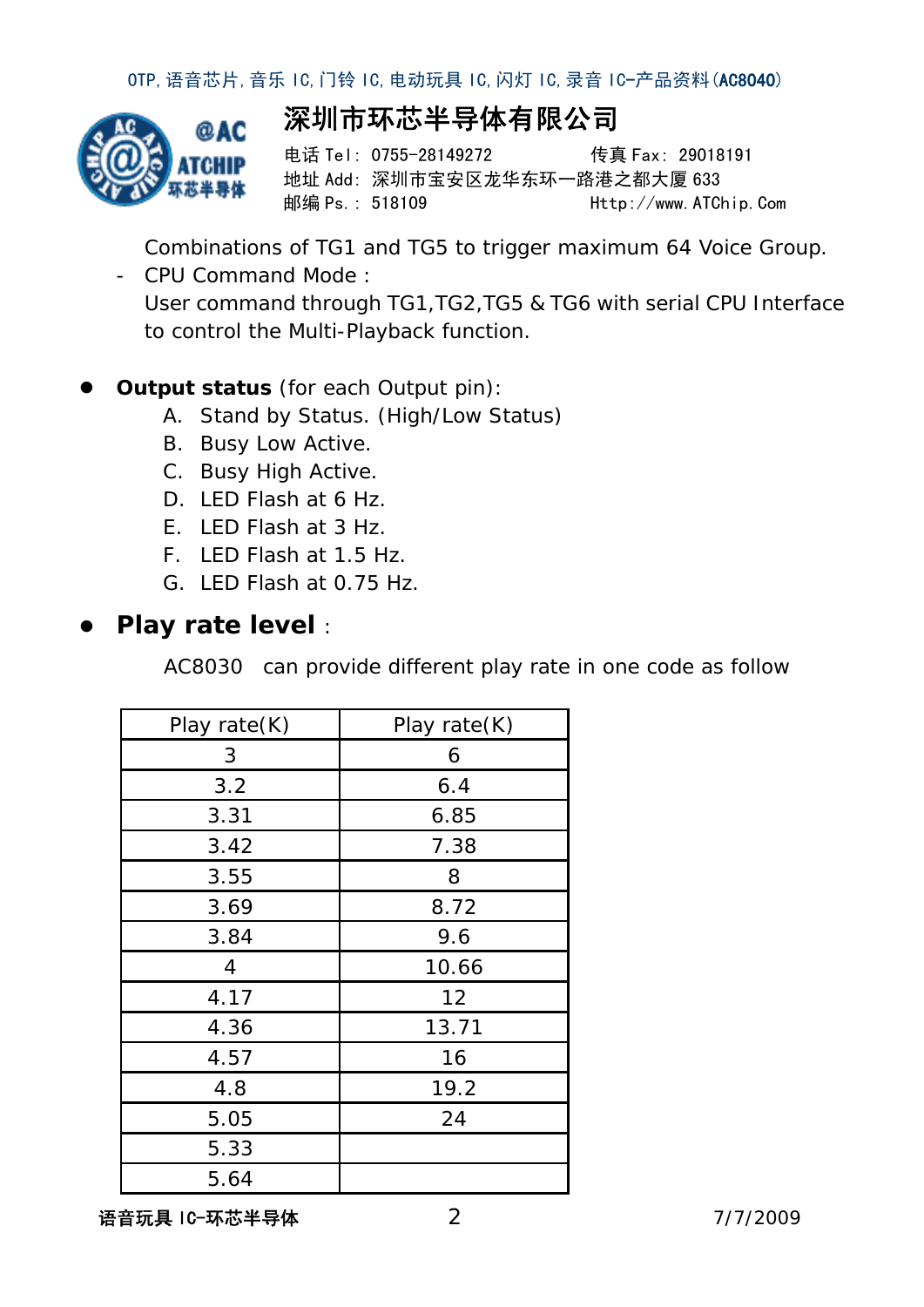

## 深圳市环芯半导体有限公司

电话 Tel: 0755-28149272 传真 Fax: 29018191 地址 Add: 深圳市宝安区龙华东环一路港之都大厦 633 邮编 Ps.: 518109 Http://www.ATChip.Com

#### **AC8030 Pad Location**

**CHIP SIZE: (**0, 0) (1730,1196) **UM**



| NO             | <b>PAD NAME</b> | $\mathbf X$ | $\mathbf Y$<br>NO. |    | PAD NAME         | X      | $\mathbf Y$ |
|----------------|-----------------|-------------|--------------------|----|------------------|--------|-------------|
| $\mathbf{1}$   | TG <sub>2</sub> | $-755$      | $-224$             | 8  | <b>TG12</b>      | $-320$ | $-507$      |
| 2              | TG1             | $-755$      | $-314$             | 9  | <b>VSS</b>       | 192    | $-507$      |
| $\overline{3}$ | TG5             | $-755$      | $-404$             | 10 | <b>VSS</b>       | 281    | $-507$      |
| $\overline{4}$ | TG6             | $-755$      | $-494$             | 11 | PWM2             | 759    | $-529$      |
| 5              | TG7             | $-590$      | $-507$             | 12 | PWM1             | 759    | $-412$      |
| 6              | TG8             | $-500$      | $-507$             | 13 | VDD <sub>5</sub> | 794    | $-325$      |
| $\overline{7}$ | <b>TG11</b>     | $-410$      | $-507$             | 14 | <b>VDD</b>       | 794    | $-240$      |

语音玩具 IC-环芯半导体 37/7/2009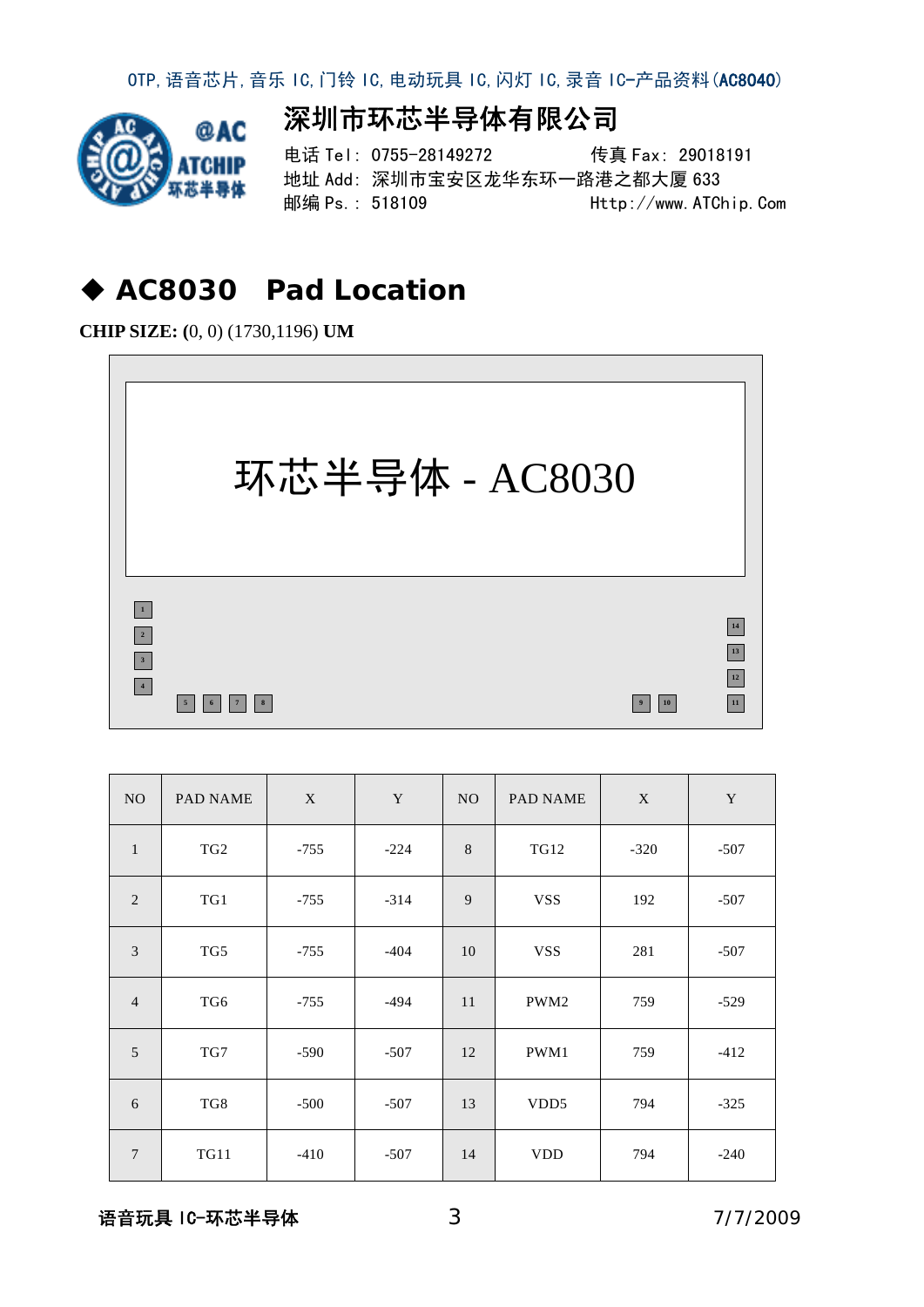

电话 Tel: 0755-28149272 传真 Fax: 29018191 地址 Add: 深圳市宝安区龙华东环一路港之都大厦 633 邮编 Ps.: 518109 Http://www.ATChip.Com

# **PIN Descriptions**

| <b>PIN NAME</b> | I/O           | <b>Function</b>                                                         |
|-----------------|---------------|-------------------------------------------------------------------------|
| TG1             | <b>INPUT</b>  | Key Stand-alone Trigger Mode: TG1 is used to trigger the maximum 32     |
|                 |               | Voice Group one by one sequentially.                                    |
|                 |               | Serial Trigger Mode: TG1 is used to trigger the maximum 64 Voice Group. |
|                 |               | CPU Command Mode: TG1 is used as Data Input Pin (DIO1).                 |
|                 |               |                                                                         |
| TG <sub>2</sub> | <b>INPUT</b>  | Key Stand-alone Trigger Mode: TG2 is used to trigger the maximum 21     |
|                 |               | Voice Group one by one sequentially.                                    |
|                 |               | CPU Command Mode: TG2 is used as Clock Pin (CLK).                       |
|                 |               |                                                                         |
| TG5             | <b>INPUT</b>  | Key Stand-alone Trigger Mode: TG5 is used trigger Only One Group.       |
|                 |               | Serial Trigger Mode: TG5 is used to trigger the maximum 64 Voice Group  |
|                 |               | CPU Command Mode: TG5 is used as Data Input Pin (DIO2).                 |
|                 |               | As a RESET PIN                                                          |
|                 | <b>OUTPUT</b> | As Output PIN, Output the BUSY or Flash Signal.                         |
|                 |               |                                                                         |
| TG6             | <b>INPUT</b>  | Key Stand-alone Trigger Mode: TG6 is used trigger Only One Group.       |
|                 |               | CPU Command Mode . TG6 is used as Selected Pin (CS).                    |
|                 | <b>OUTPUT</b> | As Output PIN, Output the BUSY or Flash Signal.                         |
|                 |               |                                                                         |
| TG7             | <b>INPUT</b>  | Key Stand-alone Trigger Mode: TG7 is used trigger Only One Group.       |
|                 | <b>OUTPUT</b> | As Output PIN, Output the BUSY or Flash Signal.                         |
|                 |               |                                                                         |
| TG8             | <b>INPUT</b>  | Key Stand-alone Trigger Mode: TG8 is used trigger Only One Group.       |
|                 | <b>OUTPUT</b> | As Output PIN, Output the BUSY or Flash Signal.                         |
|                 |               |                                                                         |
| <b>TG11</b>     | <b>INPUT</b>  | Key Stand-alone Trigger Mode: TG11 is used trigger Only One Group.      |
|                 | <b>OUTPUT</b> | As Output PIN, Output the BUSY or Flash Signal.                         |
|                 |               |                                                                         |
| <b>TG12</b>     | <b>INPUT</b>  | Key Stand-alone Trigger Mode: TG12 is used trigger Only One Group.      |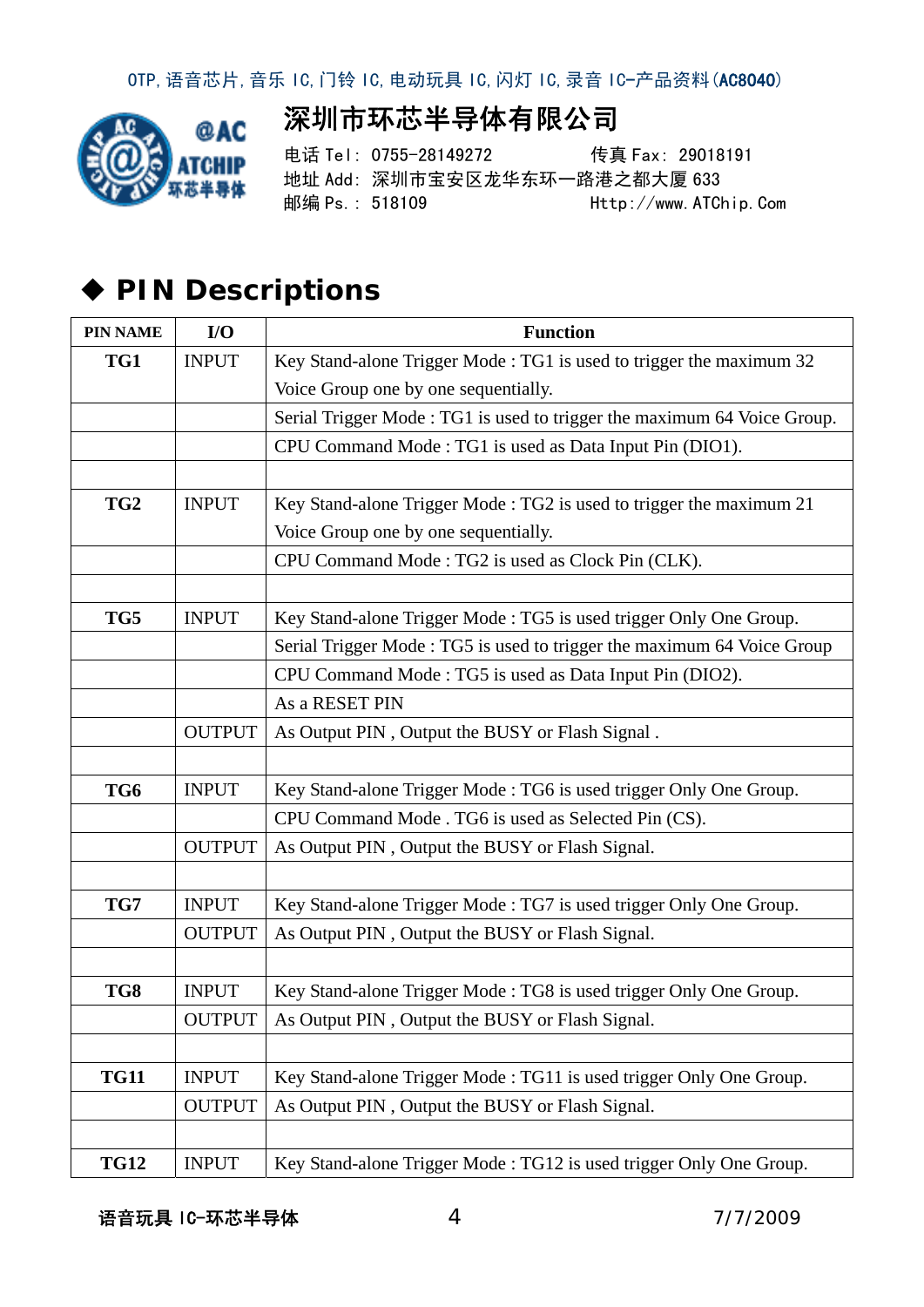

电话 Tel: 0755-28149272 传真 Fax: 29018191 地址 Add: 深圳市宝安区龙华东环一路港之都大厦 633 邮编 Ps.: 518109 Http://www.ATChip.Com

|             | <b>OUTPUT</b> | As Output PIN, Output the BUSY or Flash Signal.                    |
|-------------|---------------|--------------------------------------------------------------------|
|             |               |                                                                    |
| <b>PWM1</b> | <b>OUTPUT</b> | As a PWM PIN, can Directly drive the Speaker.                      |
|             |               |                                                                    |
| PWM2        | <b>OUTPUT</b> | As a PWM PIN, can Directly drive the Speaker.                      |
|             |               | As a DAC PIN, 8 bit D/A Current Output.                            |
|             |               |                                                                    |
| VDD5        | <b>INPUT</b>  | Power Supply PIN                                                   |
|             |               |                                                                    |
| VDD         | <b>INPUT</b>  | Power Supply PIN, Connected with VDD5 @ 2.4~3.6 V Working Voltage. |
|             |               | Power Supply PIN, Connected with a 0.1 uF to VSS. @3.6~5V Working  |
|             |               | Voltage.                                                           |
| <b>VSS</b>  | <b>INPUT</b>  | Connected to Ground.                                               |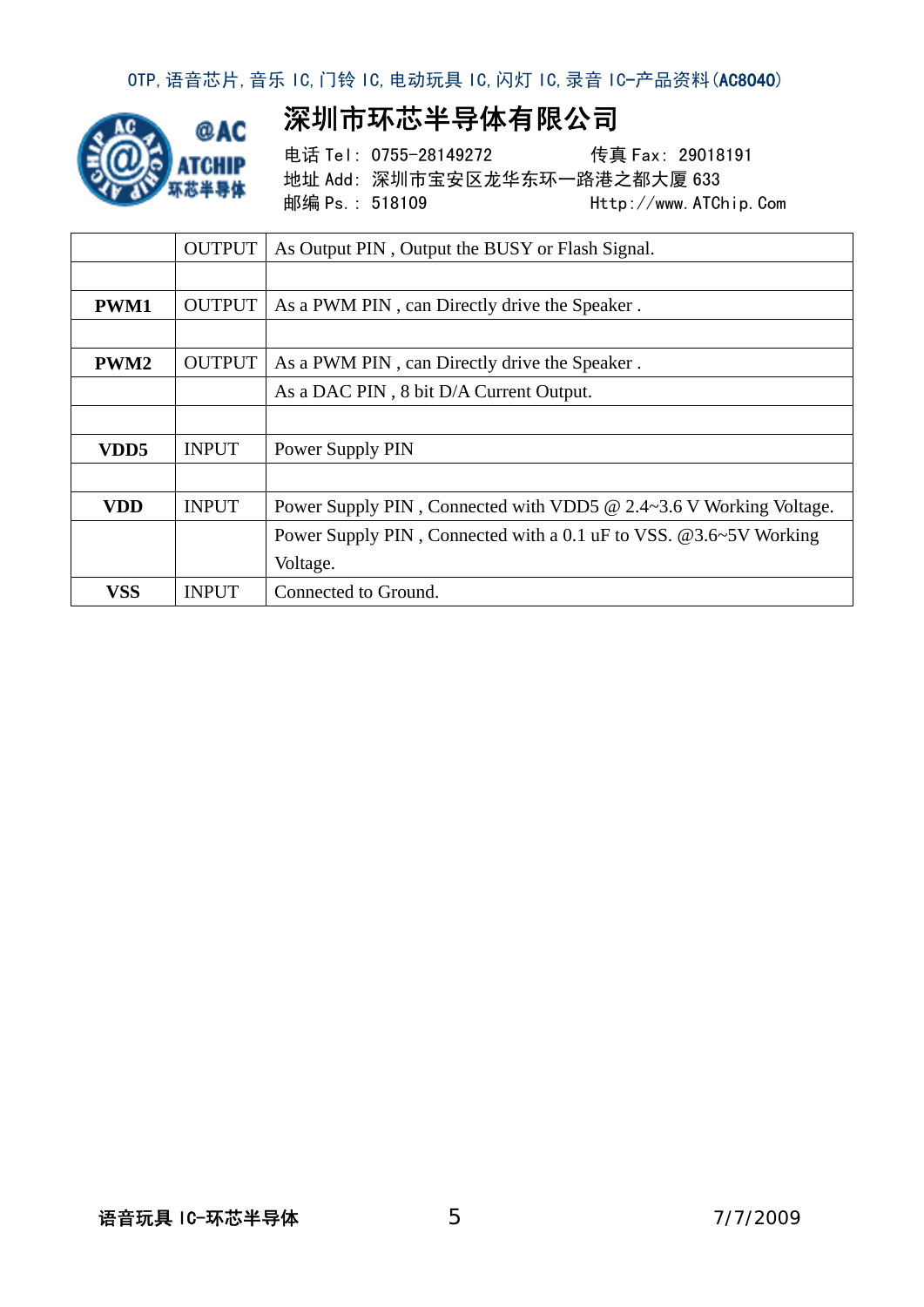

电话 Tel: 0755-28149272 传真 Fax: 29018191 地址 Add: 深圳市宝安区龙华东环一路港之都大厦 633 邮编 Ps.: 518109 Http://www.ATChip.Com

### **AC8030 Application Circuit**











语音玩具 IC-环芯半导体 67/7/2009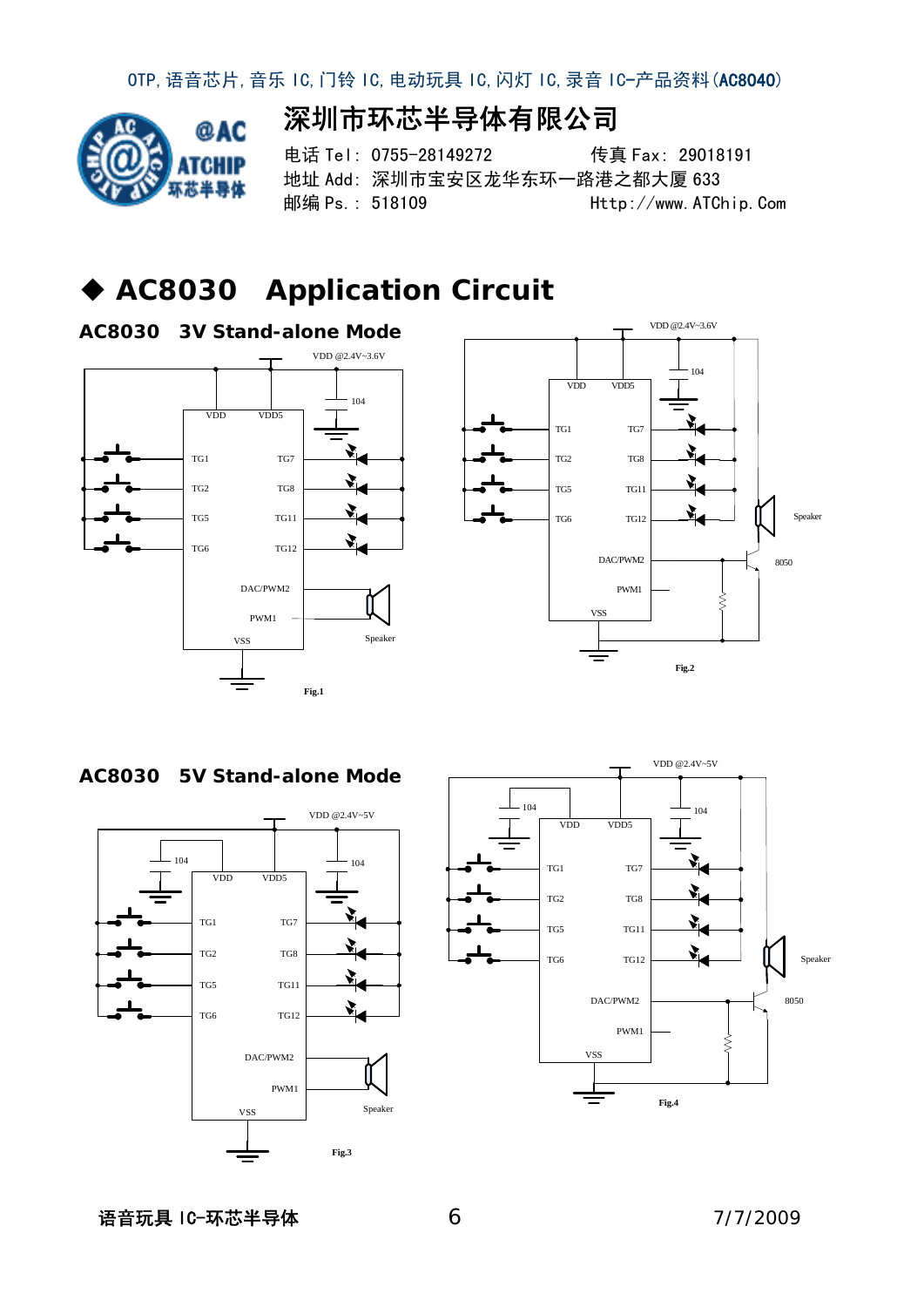

电话 Tel: 0755-28149272 传真 Fax: 29018191 地址 Add: 深圳市宝安区龙华东环一路港之都大厦 633 邮编 Ps.: 518109 Http://www.ATChip.Com

#### **AC8030 3V Serial Mode**





**Fig. 6**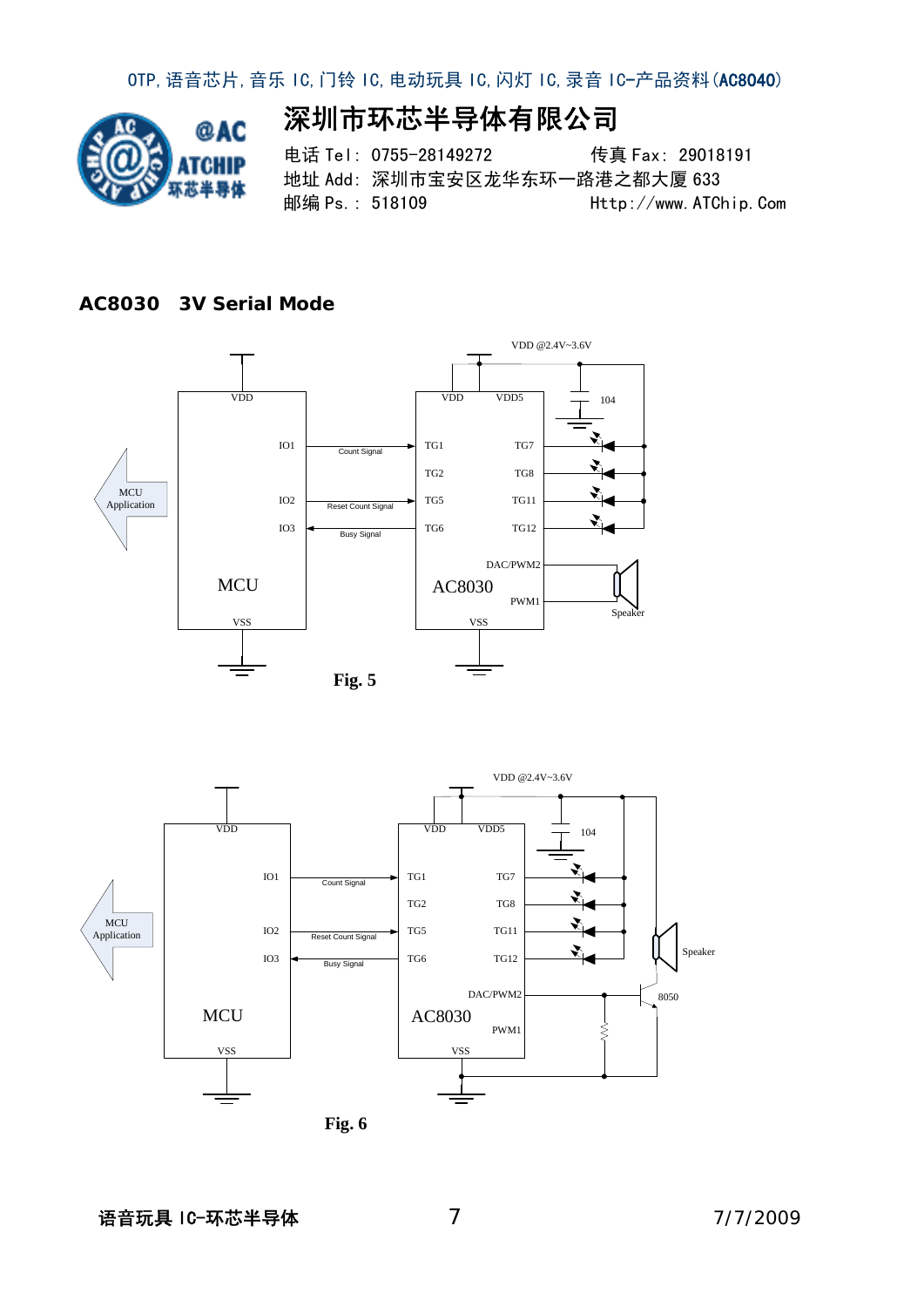

电话 Tel: 0755-28149272 传真 Fax: 29018191 地址 Add: 深圳市宝安区龙华东环一路港之都大厦 633 邮编 Ps.: 518109 Http://www.ATChip.Com

#### **AC8030 5V Serial Mode**

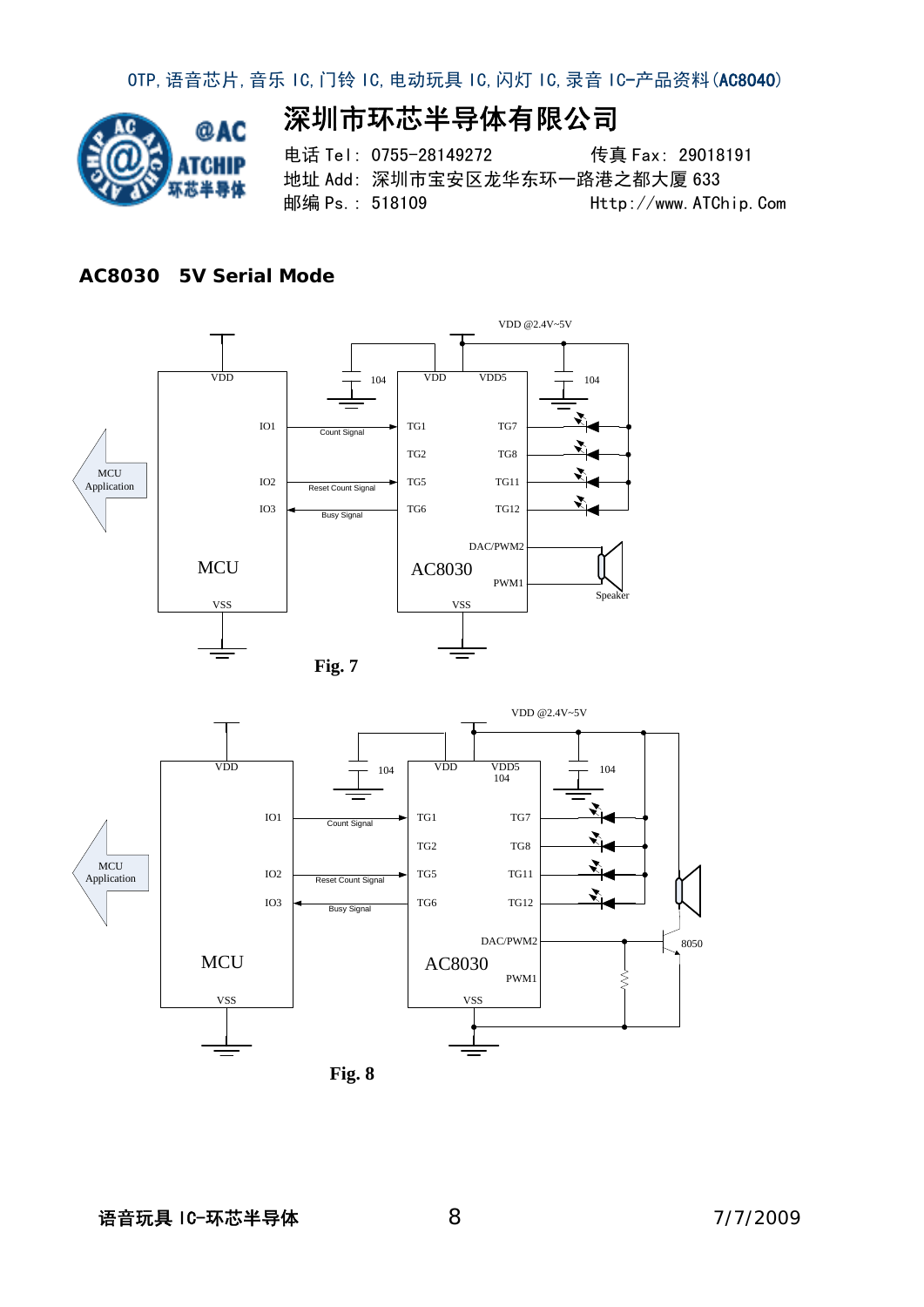

电话 Tel: 0755-28149272 传真 Fax: 29018191 地址 Add: 深圳市宝安区龙华东环一路港之都大厦 633 邮编 Ps.: 518109 Http://www.ATChip.Com

#### **AC8030 3V CPU Mode**

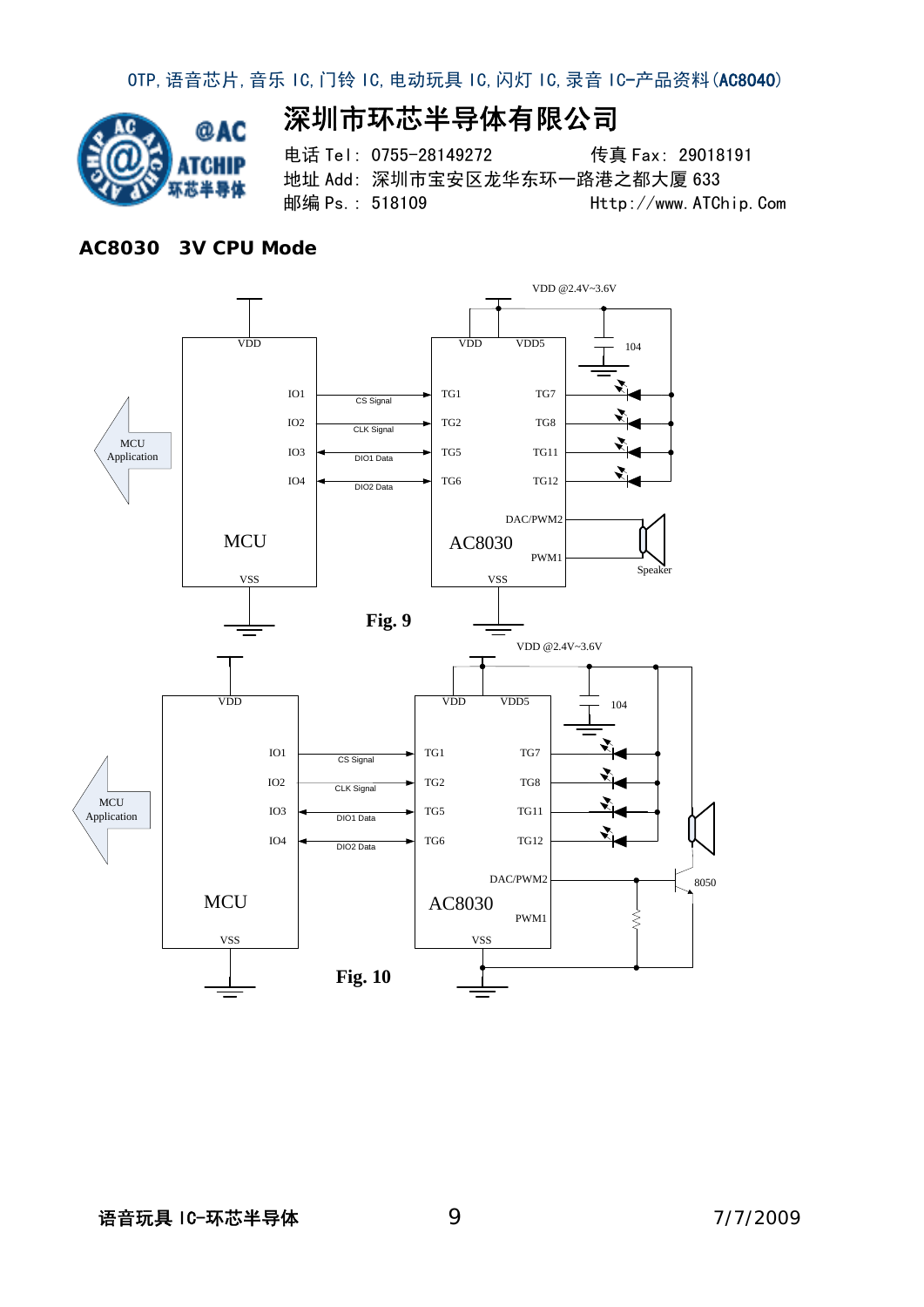

电话 Tel: 0755-28149272 传真 Fax: 29018191 地址 Add: 深圳市宝安区龙华东环一路港之都大厦 633 邮编 Ps.: 518109 Http://www.ATChip.Com

#### **AC8030 3V CPU Mode**



语音玩具 IC-环芯半导体 107/7/2009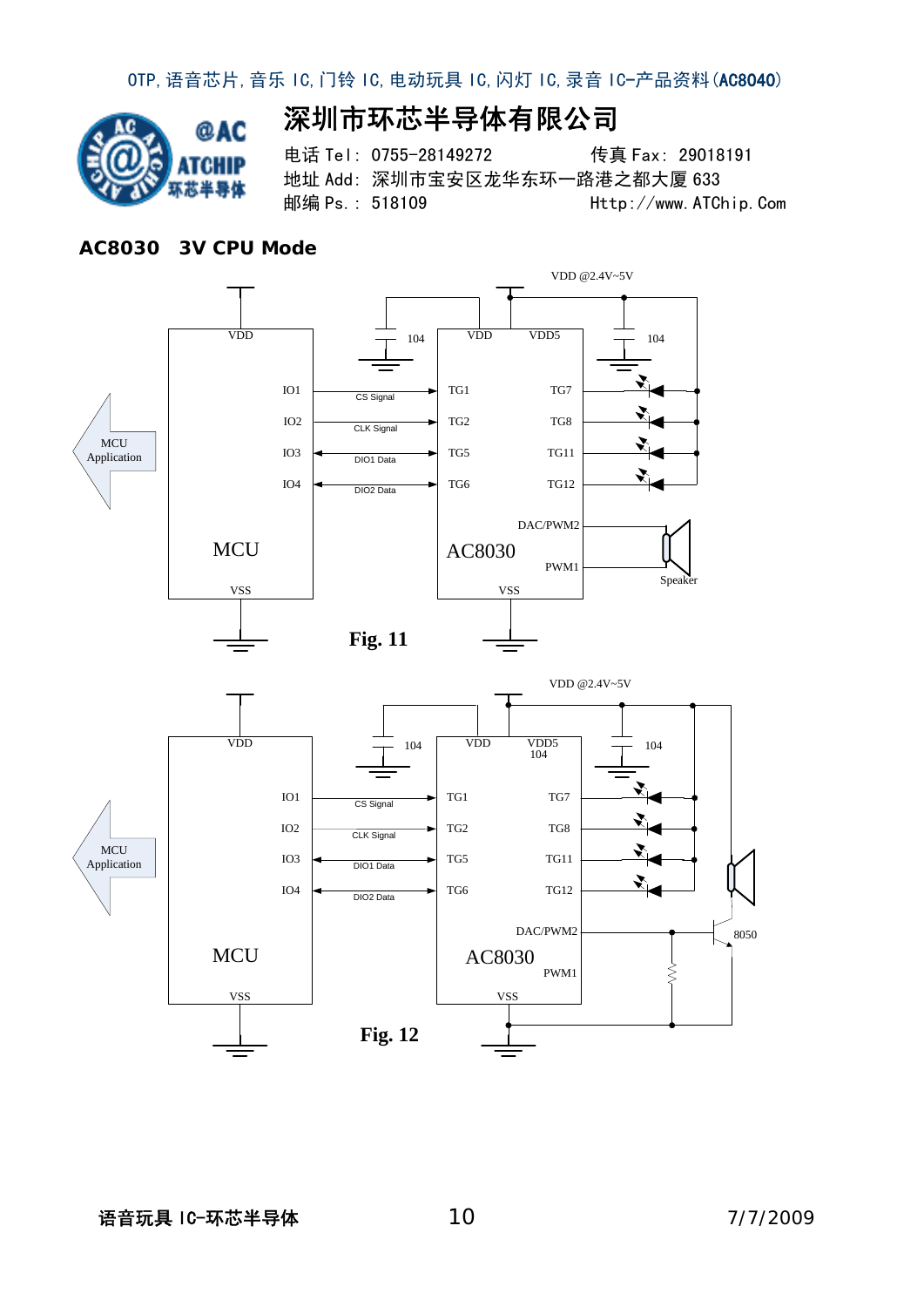

电话 Tel: 0755-28149272 传真 Fax: 29018191 地址 Add: 深圳市宝安区龙华东环一路港之都大厦 633 邮编 Ps.: 518109 Http://www.ATChip.Com

## **AC8030 Trigger Timing**

(a) Trigger Pulse Width < Group Length Option Setting = Edge / Unhold



(c) Trigger Pulse Width < Group Length Option Setting = Level / Unhold



(e) Trigger Pulse Width > Group Length Option Setting = Edge / Unhold



(g) Trigger Pulse Width > Group Length Option Setting = Level / Unhold



(b) Trigger Pulse Width < Group Length Option Setting =Edge / Hold



(d) Trigger Pulse Width < Group Length Option Setting = Level / Hold



(f) Trigger Pulse Width >Group Length Option Seeting = Edge / Hold



(h) Trigger Pulse Width > Group Length Option Setting = Level / Hold

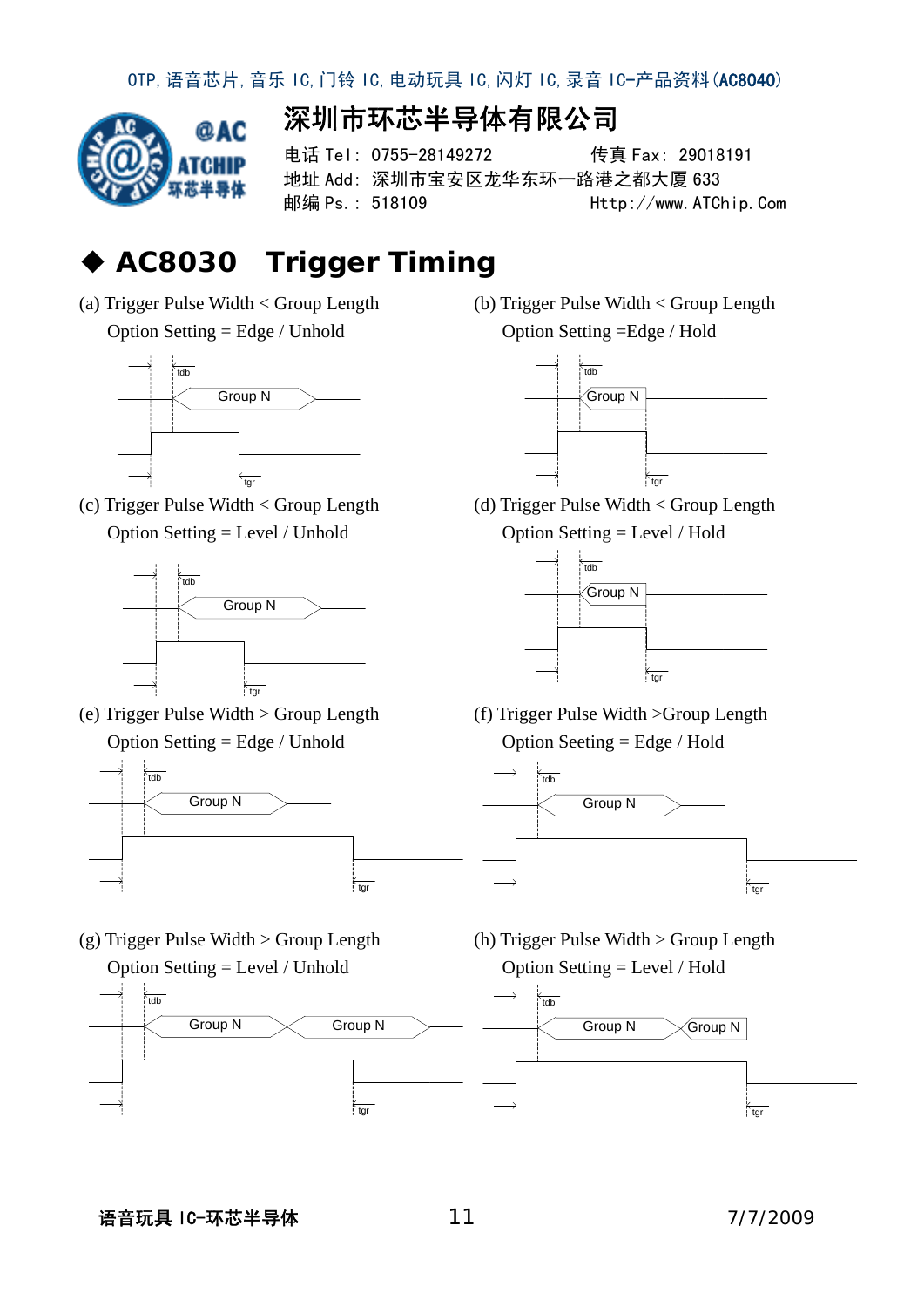

电话 Tel: 0755-28149272 传真 Fax: 29018191 地址 Add: 深圳市宝安区龙华东环一路港之都大厦 633 邮编 Ps.: 518109 Http://www.ATChip.Com

(i) Option Setting = Retrigger (j) Option Setting = Irretrigger



(k) TG1 = Sequential Trigger & From Group1~Group5

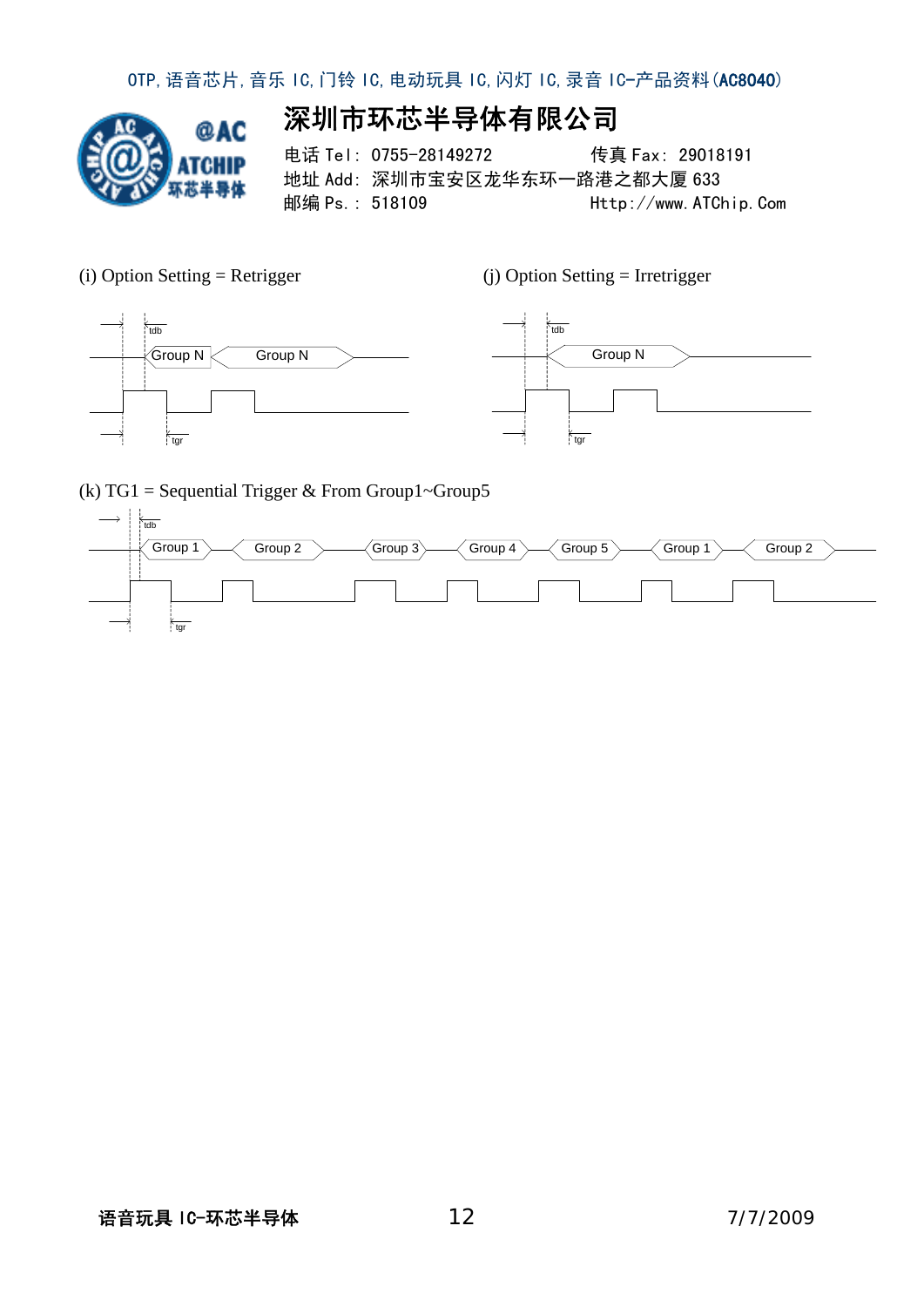

电话 Tel: 0755-28149272 传真 Fax: 29018191 地址 Add: 深圳市宝安区龙华东环一路港之都大厦 633 邮编 Ps.: 518109 Http://www.ATChip.Com

#### **AC8030 Trigger Voice Combination Example**

| <b>Voice File</b> | <b>Description</b> |
|-------------------|--------------------|
| Voice File A      | Hello $(1.5")$     |
| Voice File B      | Good Morning (3")  |
| Voice File C      | John $(1")$        |
| Voice File D      | Tom $(1")$         |
| Voice File E      | Mary $(1.5")$      |
|                   |                    |
|                   |                    |

 $Group1 = Step1 + Step2$ Group  $2 =$  Step 3 + Step 4 + Step 5 Group  $3 =$  Step  $6 +$  Step  $7$ 

 $Group1 = Hello John$ Group 2= Hello Tom Good Morning Group  $3 =$  Good Morning Mary

 $Step 1 = Voice File A$ Step  $2 = \text{Voice File C}$ Step  $3 = \text{Voice File A}$ Step  $4 = \text{Voice File } D$ Step 5 = Voice File B Step  $6 = \text{Voice File } B$ Step  $7 = \text{Voice File}$  E

Total use 3 Group , 7 Steps Voice duration=  $\text{Hello} + \text{Good Morning} + \text{John} + \text{Tom} + \text{Mary}$  $= 1.5" + 3" + 1" + 1" + 1.5"$  $= 8"$ Total duration =  $8''$  (40"- $8''$  = 32" space are free, can add more Voice File)

#### 语音玩具 IC-环芯半导体 137/7/2009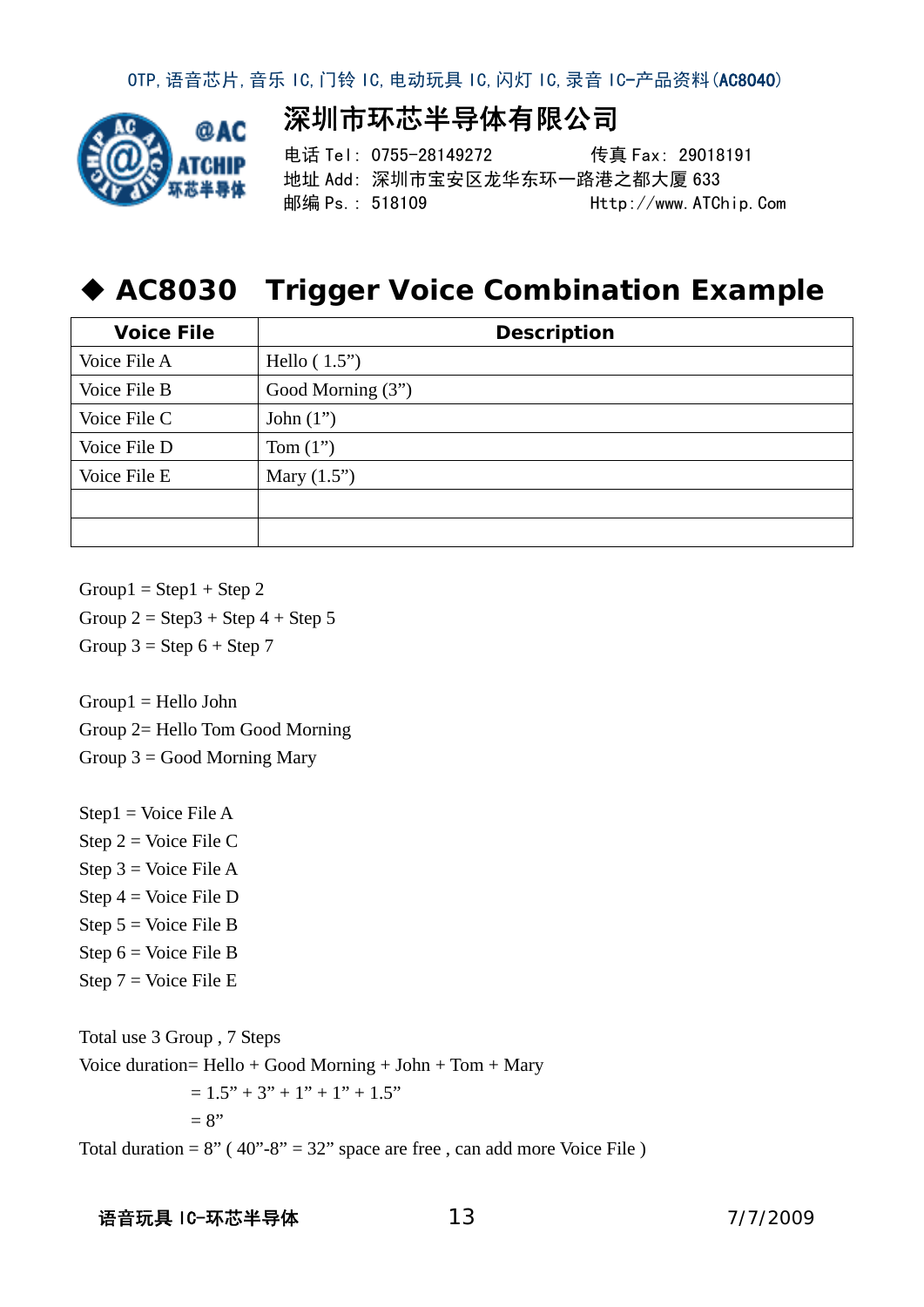

电话 Tel: 0755-28149272 传真 Fax: 29018191 地址 Add: 深圳市宝安区龙华东环一路港之都大厦 633 邮编 Ps.: 518109 Http://www.ATChip.Com

## **AC8030 Serial Mode Timing**



TG1=Edge/Unhold/Retriger TG5=Reset PIN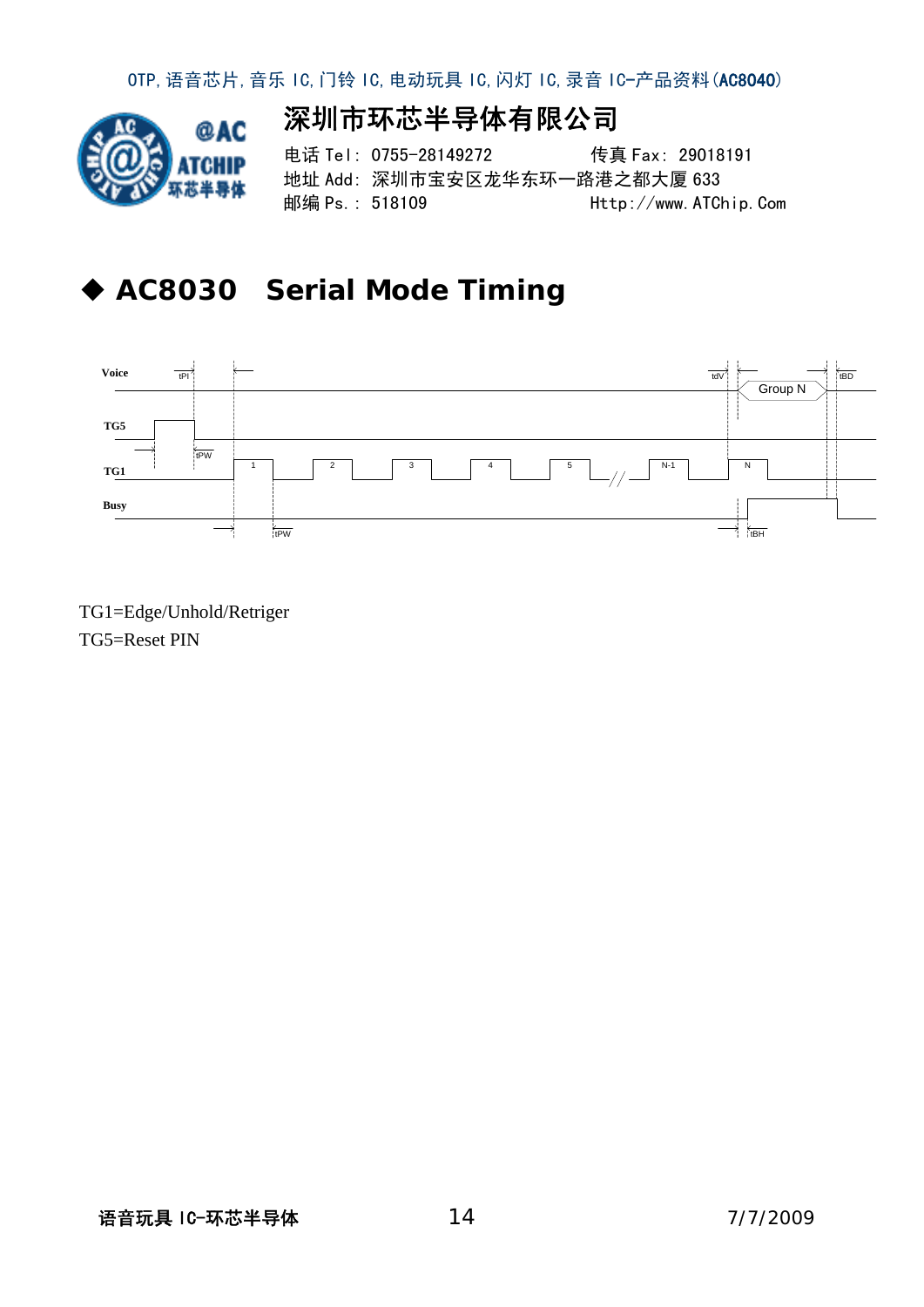

## 深圳市环芯半导体有限公司

电话 Tel: 0755-28149272 传真 Fax: 29018191 地址 Add: 深圳市宝安区龙华东环一路港之都大厦 633 邮编 Ps.: 518109 Http://www.ATChip.Com

### **AC8030 CPU Mode Timing**



| Command       | <b>PIN</b>        | <b>HEX</b>       | [7]      | [6]      | [5]      | [4]      | [3] | [2]      | [1]      | [0] | <b>Description</b>          |
|---------------|-------------------|------------------|----------|----------|----------|----------|-----|----------|----------|-----|-----------------------------|
| <b>START</b>  | DI <sub>01</sub>  | A <sub>5</sub> h | 1        | $\Omega$ |          | O        | Ω   |          | $\Omega$ | 1   | Wake up the chip            |
|               | DI <sub>O</sub> 2 | 05h              | $\Omega$ | $\Omega$ | $\Omega$ | $\Omega$ | O   |          | $\Omega$ | 1   |                             |
| <b>END</b>    | DI <sub>01</sub>  | 81h              | 1        | $\Omega$ | $\Omega$ | $\Omega$ | Ω   | $\Omega$ | $\Omega$ | 1   | Power down the chip into    |
|               | DI <sub>O</sub> 2 | 05h              | $\Omega$ | $\Omega$ | $\Omega$ | $\Omega$ | O   |          | $\Omega$ | 1   | standby status              |
|               | DI <sub>01</sub>  | 83h              | 1        | 0        | $\Omega$ | $\Omega$ | 0   | $\Omega$ | 1        | 1   | Stop the Playback and wait  |
| <b>RESET</b>  | DI <sub>O2</sub>  | 02h              | $\Omega$ | $\Omega$ | $\Omega$ | $\Omega$ | Ω   | $\Omega$ | 1        | 1   | a new command               |
| <b>PAUSE</b>  | DI <sub>01</sub>  | 83h              | 1        | $\Omega$ | $\Omega$ | $\Omega$ | O   |          | $\Omega$ | 1   | Pause the Playback and hold |
|               | DI <sub>O</sub> 2 | 07h              | $\Omega$ | $\Omega$ | $\Omega$ | $\Omega$ | Ω   |          | 1        | 1   | at the Voice data           |
|               | DI <sub>01</sub>  | 05 <sub>h</sub>  | $\Omega$ | $\Omega$ | $\Omega$ | $\Omega$ | Ω   |          | $\Omega$ | 1   | Resume Playback from the    |
| <b>RESUME</b> | DIO <sub>2</sub>  | 07h              | O        | 0        | O        | 0        | Ω   |          | 1        | ◀   | previous Voice data         |

**Play** Address Command is generated by the Tool.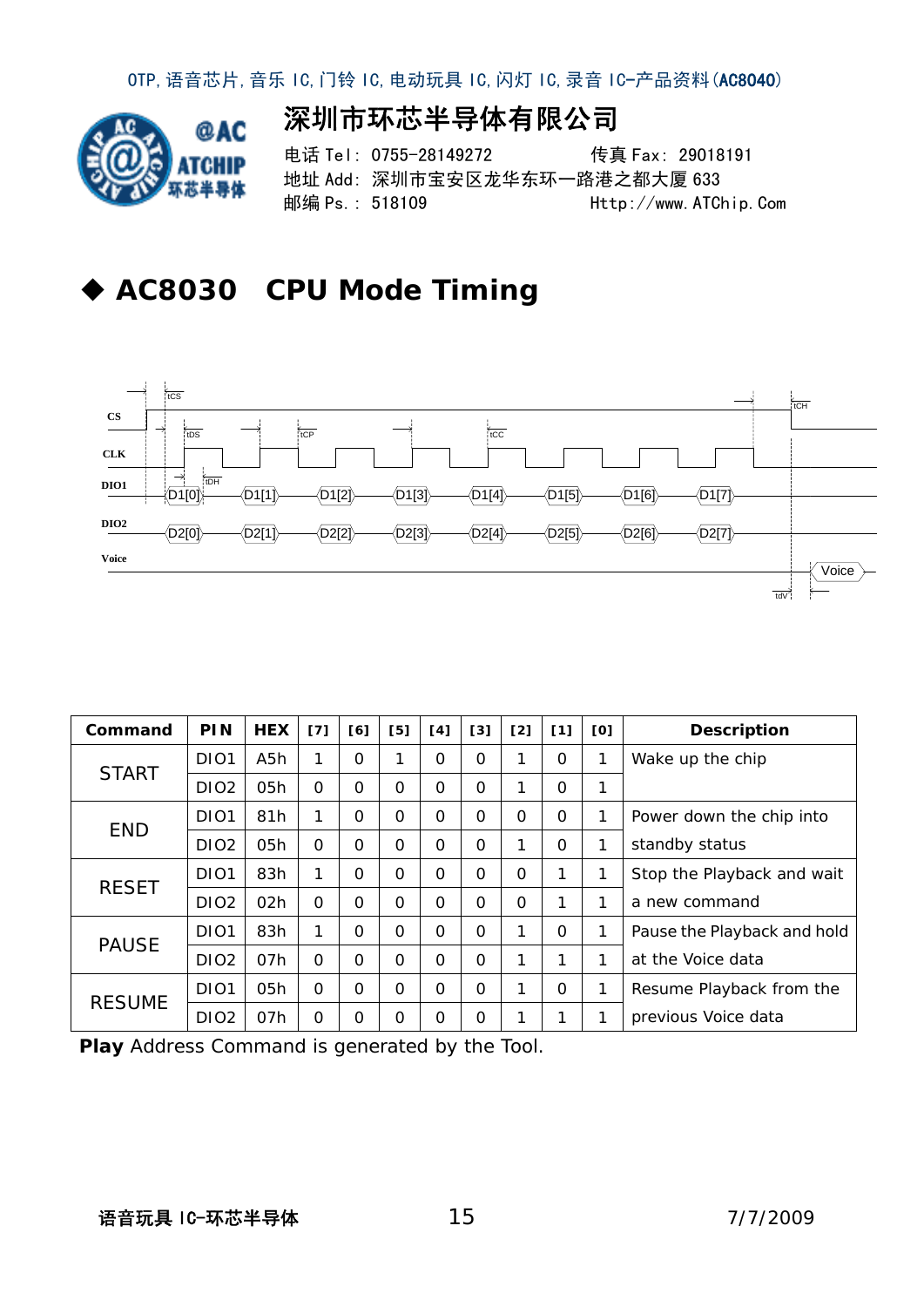

深圳市环芯半导体有限公司

电话 Tel: 0755-28149272 传真 Fax: 29018191 地址 Add: 深圳市宝安区龙华东环一路港之都大厦 633 邮编 Ps.: 518109 Http://www.ATChip.Com

**AC8030 Voice Wave & Output Status** 



Trigger Start End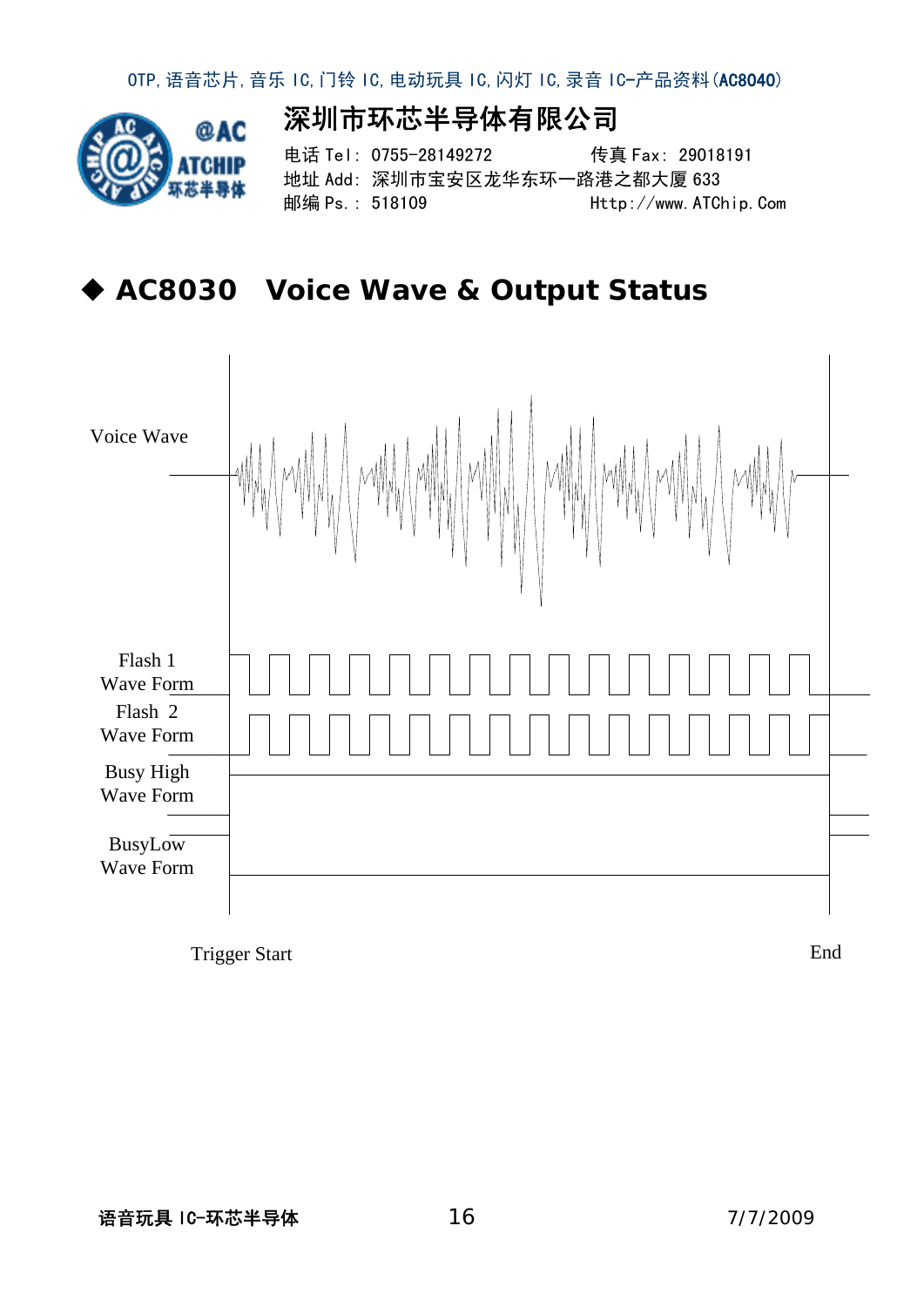

电话 Tel: 0755-28149272 传真 Fax: 29018191 地址 Add: 深圳市宝安区龙华东环一路港之都大厦 633 邮编 Ps.: 518109 Http://www.ATChip.Com

# **DC Electrical Characteristics**

| <b>I</b> tem            | Symbol     | <b>Min</b> | <b>Typ</b> | <b>Max</b> | Unit           | <b>Condition</b>           |
|-------------------------|------------|------------|------------|------------|----------------|----------------------------|
| Operating voltage       | <b>VDD</b> | 2.4        | 3.0        | 5          | V              |                            |
| Standby current         | <b>Isb</b> |            | 1          | 5          | uA             | VDD=3V, no load            |
| Operating current       | lop        |            | 600        |            | uA             | VDD=3V, no load            |
|                         |            |            |            |            | mA             | VDD=4.5V, no load          |
| Drive current of Output |            |            |            |            |                | $VDD = 3V$                 |
|                         | lod        |            | 10         |            | mA             | $VOUT=0.6V$                |
| Sink current of Output  | los        |            | 30         |            | m <sub>A</sub> | $VDD = 3V$                 |
|                         |            |            |            |            |                | $VOUT=2.4V$                |
| Drive current of Output | lod        |            | 10         |            | m <sub>A</sub> | $VDD = 3V (LDO ON)$        |
|                         |            |            |            |            |                | $VOUT=0.6V$                |
| Sink current of Output  | los        |            | 15         |            |                | $VDD = 3V (LDO ON)$        |
|                         |            |            |            |            | m <sub>A</sub> | $VOUT=2.4V$                |
| Drive current of PWM    | lod        |            | 200        |            | mA             | $VDD = 3V$ , $VOUT = 1.5V$ |
| Sink current of PWM     | los        |            | 200        |            | mA             | $VDD = 3V$ , $VOUT = 1.5V$ |
|                         |            |            |            |            |                |                            |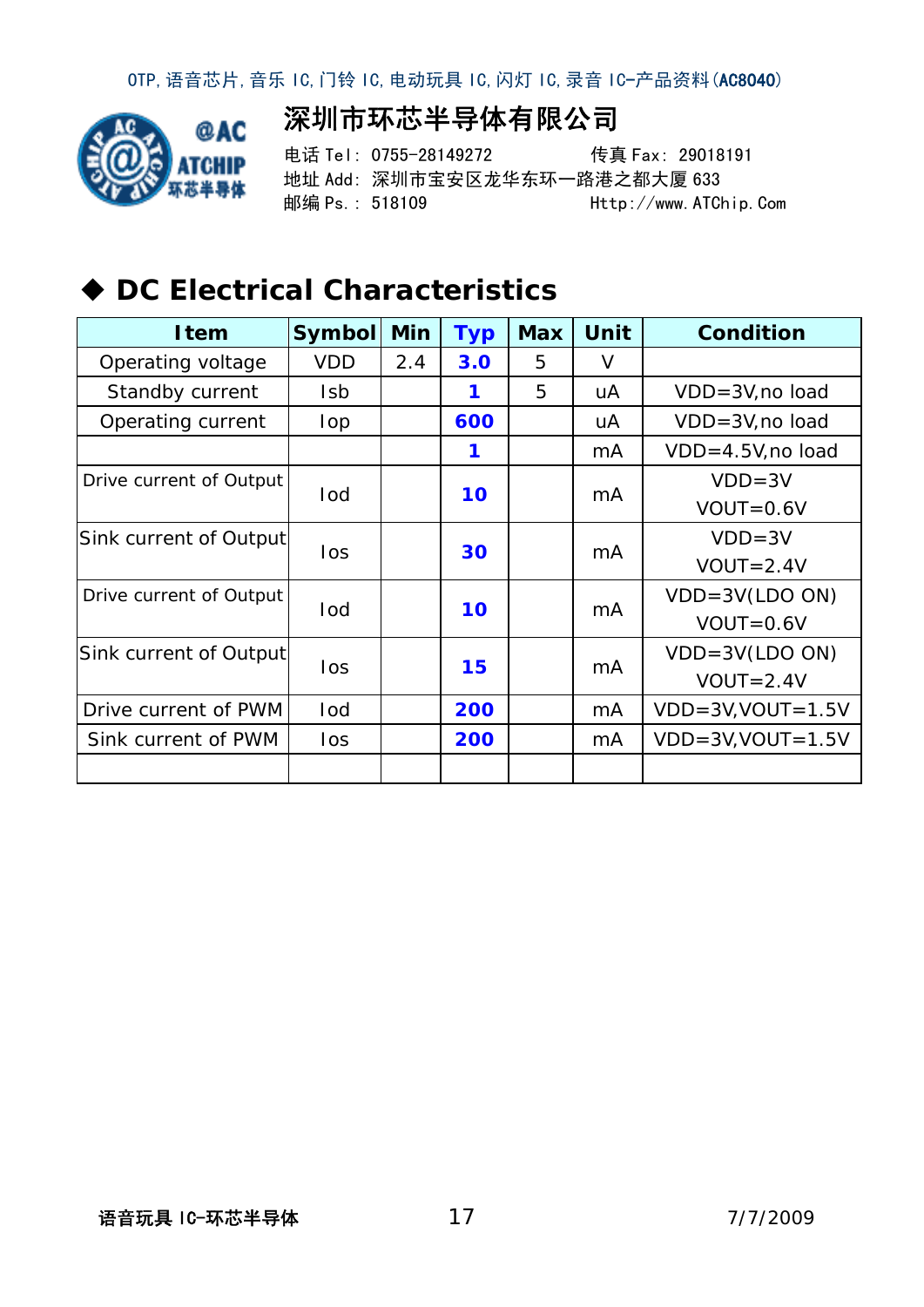

深圳市环芯半导体有限公司

电话 Tel: 0755-28149272 传真 Fax: 29018191 地址 Add: 深圳市宝安区龙华东环一路港之都大厦 633 邮编 Ps.: 518109 Http://www.ATChip.Com

## **AC Electrical Characteristics**

| <b>Symbol</b> | <b>Characteristic</b>             |                | <b>Rating</b> |      |             |
|---------------|-----------------------------------|----------------|---------------|------|-------------|
|               |                                   | Min.           | Typ.          | Max. | <b>Unit</b> |
| tdb           | Key Trigger debounce time (long)  | 14             |               |      | ms          |
| tdb           | Key Trigger debounce time (short) | 50             |               |      | <b>US</b>   |
| tgr           | Key Trigger Pulse width           |                |               |      |             |
| tPW           | Serial Mode Input Pulse Width     | 100            |               |      | <b>US</b>   |
| tPI           | The interval of two pulse         | 100            |               |      | <b>US</b>   |
| tBH           | Busy signal output hold time      | 400            |               |      | <b>us</b>   |
| tBD           | Busy signal output delay time     | 400            |               |      | <b>us</b>   |
| tdV           | Voice ouput delay time            | 400            |               |      | <b>US</b>   |
| tCS           | Chip Select setup time            | 1              |               |      | <b>US</b>   |
| tDS           | Data In setup time                | 1              |               |      | <b>US</b>   |
| <b>tDH</b>    | Data In hold time                 | 1              |               |      | <b>us</b>   |
| tCP           | <b>Clock Pulse Width</b>          | 1              |               |      | <b>us</b>   |
| tCC           | Clock Cycle time                  | $\overline{2}$ |               |      | <b>us</b>   |
| tCH           | Chip Select hold time             | 1              |               |      | <b>US</b>   |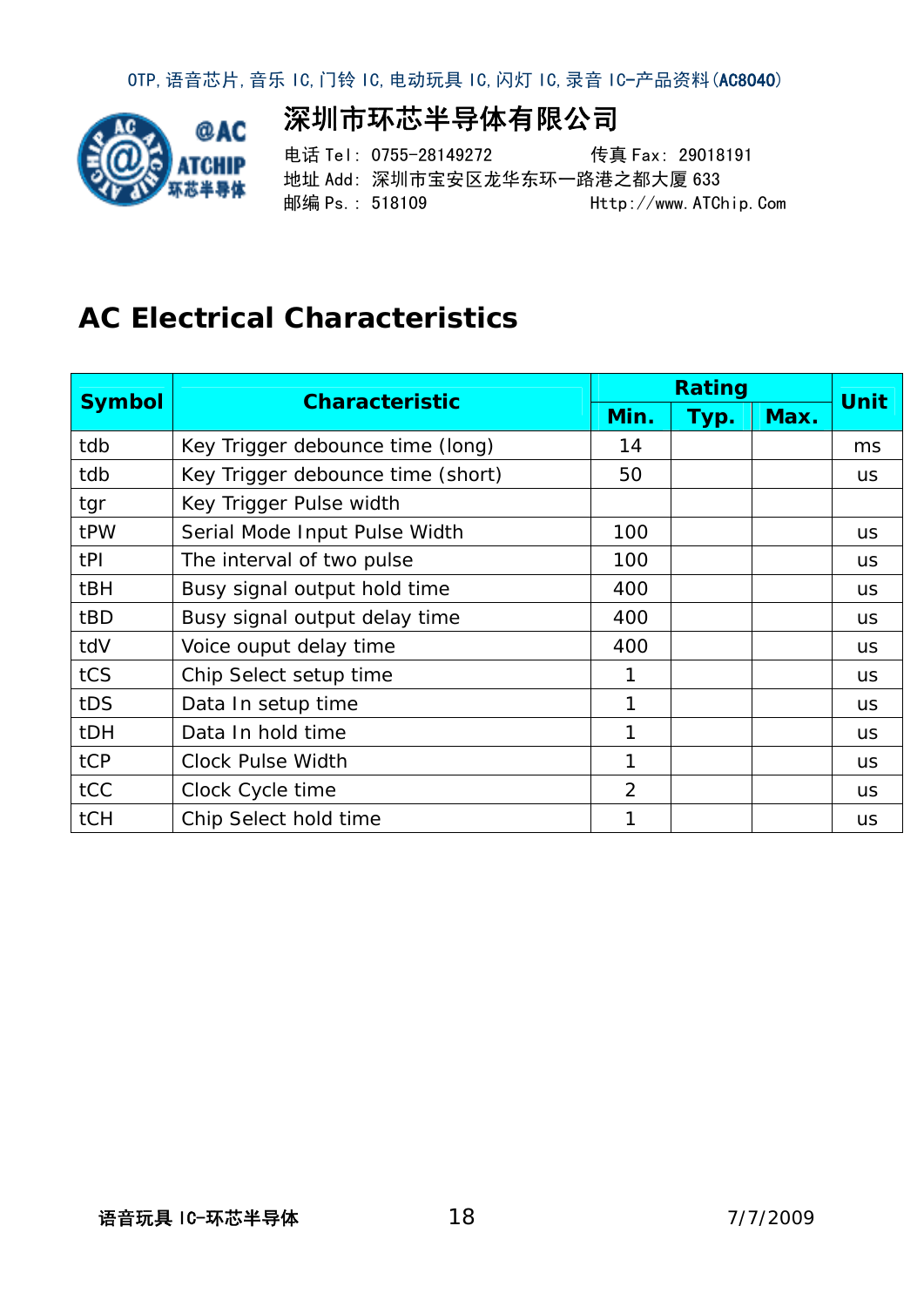

### 深圳市环芯半导体有限公司

电话 Tel: 0755-28149272 传真 Fax: 29018191 地址 Add: 深圳市宝安区龙华东环一路港之都大厦 633 邮编 Ps.: 518109 Http://www.ATChip.Com

AC8030 Package Information

#### **AC8030 -S08A**



| PIN | <b>NAME</b>      |
|-----|------------------|
|     | TG <sub>2</sub>  |
| 2   | TG1              |
| 3   | TG <sub>5</sub>  |
|     | <b>VSS</b>       |
| 5   | PWM2/DAC         |
| 6   | PWM1             |
| 7   | VDD <sub>5</sub> |
| 8   | <b>VDD</b>       |

#### AC8030 -D14



| PIN            | <b>NAME</b>      |
|----------------|------------------|
| 1              | PWM2/DAC         |
| $\overline{2}$ | PWM1             |
| 3              | VDD <sub>5</sub> |
| $\overline{4}$ | <b>VDD</b>       |
| 5              | <b>VSS</b>       |
| 6              | <b>TG12</b>      |
| 7              | <b>TG11</b>      |
| 8              | TG8              |
| 9              | <b>NC</b>        |
| 10             | TG <sub>2</sub>  |
| 11             | TG1              |
| 12             | TG <sub>5</sub>  |
| 13             | TG6              |
| 14             | TG7              |